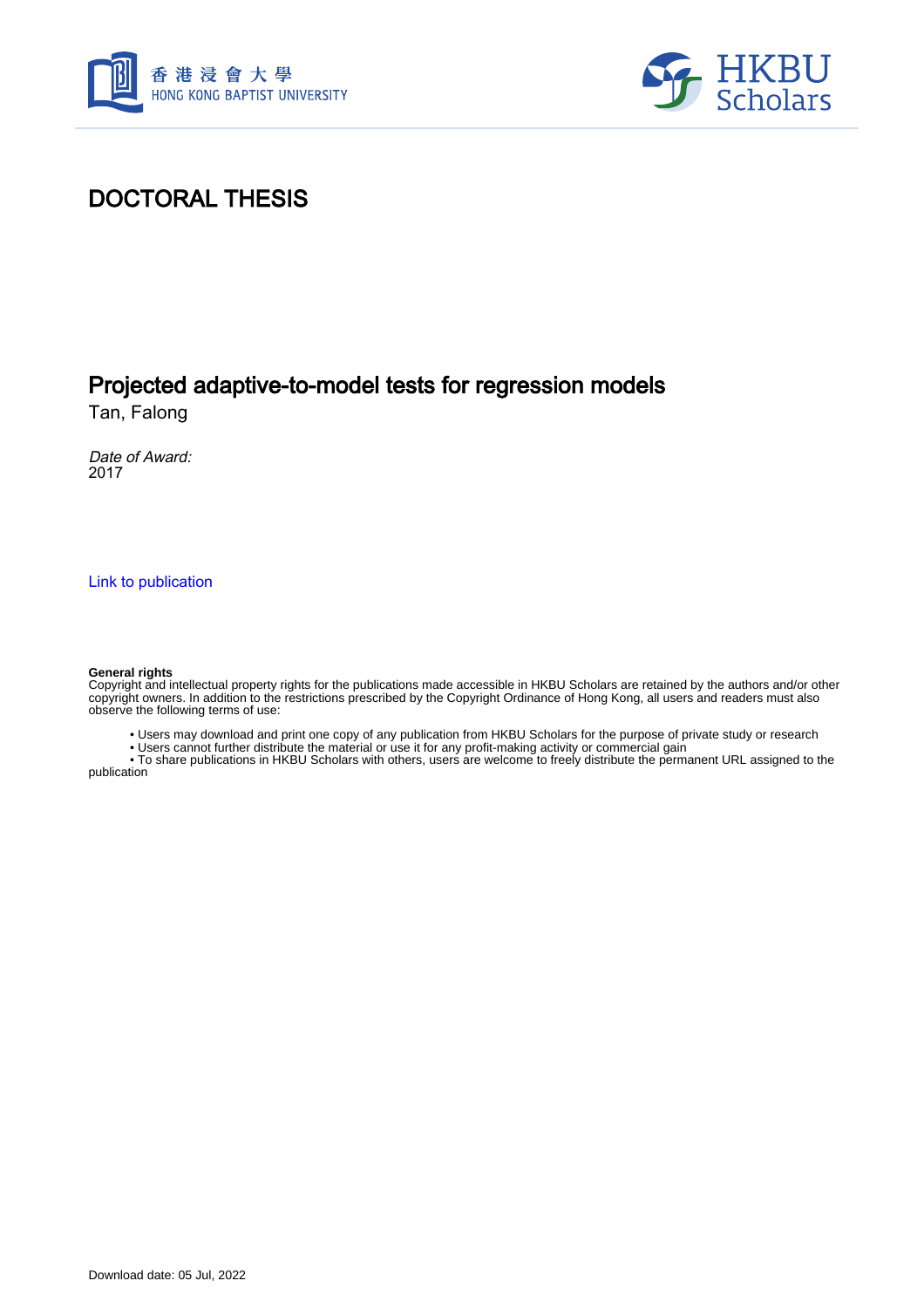### Abstract

This thesis investigates Goodness-of-Fit tests for parametric regression models. With the help of sufficient dimension reduction techniques, we develop adaptive-to-model tests using projection in both the fixed dimension settings and the diverging dimension settings.

The first part of the thesis develops a globally smoothing test in the fixed dimension settings for a parametric single index model. When the dimension  $p$  of covariates is larger than 1, existing empirical process-based tests either have non-tractable limiting null distributions or are not omnibus. To attack this problem, we propose a projected adaptive-to-model approach. If the null hypothesis is a parametric single index model, our method can fully utilize the dimension reduction structure under the null as if the regressors were one-dimensional. Then a martingale transformation proposed by Stute, Thies, and Zhu (1998) leads our test to be asymptotically distribution-free. Moreover, our test can automatically adapt to the underlying alternative models such that it can be omnibus and thus detect all alternative models departing from the null at the fastest possible convergence rate in hypothesis testing. A comparative simulation is conducted to check the performance of our test. We also apply our test to a self-noise mechanisms data set for illustration.

The second part of the thesis proposes a globally smoothing test for parametric single-index models in the diverging dimension settings. In high dimensional data analysis, the dimension  $p$  of covariates is often large even though it may be still small compared with the sample size n. Thus we should regard  $p$  as a diverging number as n goes to infinity. With this in mind, we devolop an adaptive-to-model empirical process as the basis of our test statistic, when the dimension  $p$  of covariates diverges to infinity as the sample size n tends to infinity. We also show that the martingale transformation proposed by Stute, Thies, and Zhu (1998) still work in the diverging dimension settings. The limiting distributions of the adaptive-to-model empirical process under both the null and the alternative are discussed in this new situation. Simulation examples are conducted to show the performance of this test when  $p$  grows with the sample size  $n$ .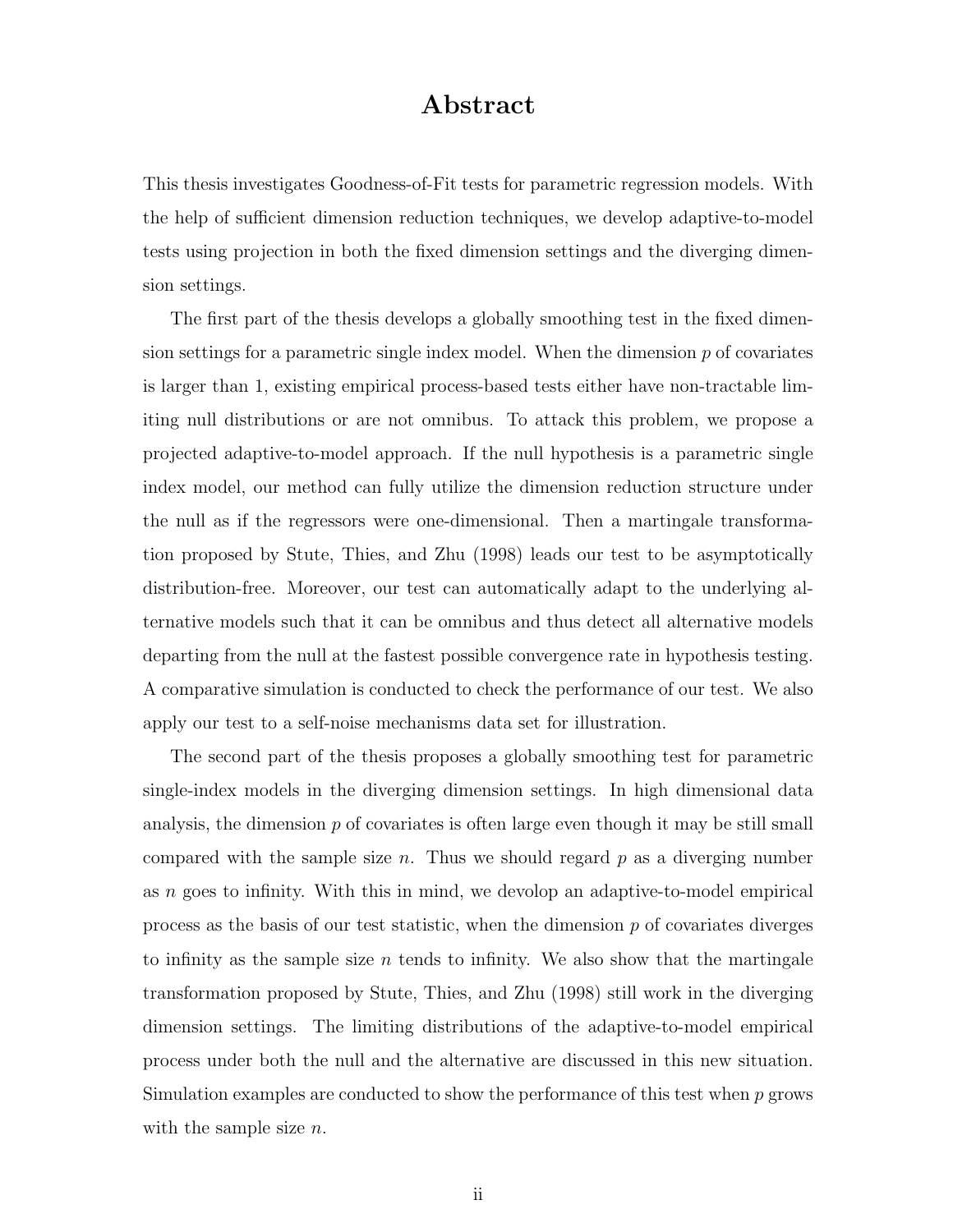The last Chapter of the thesis considers the same problem as in the second part. Bierens's (1982) first constructed tests based on projection pursuit techniques and obtained an integrated conditional moment (ICM) test. We notice that Bierens's  $(1982)$  test performs very badly for large p, although it may be viewed as a globally smoothing test. With the help of sufficient dimension techniques, we propose an adaptive-to-model integrated conditional moment test for regression models in the diverging dimension setting. We also give the asymptotic properties of the new tests under both the null and alternative hypotheses in this new situation. When  $p$  grows with the sample size  $n$ , simulation studies show that our new tests perform much better than Bierens's (1982) original test.

Keywords: Adaptive-to-model test; Empirical process; Globally smoothing test; Integrated conditional moment test; Martingale transformation; Projection pursuit; Single-index models; Sufficient dimension reduction.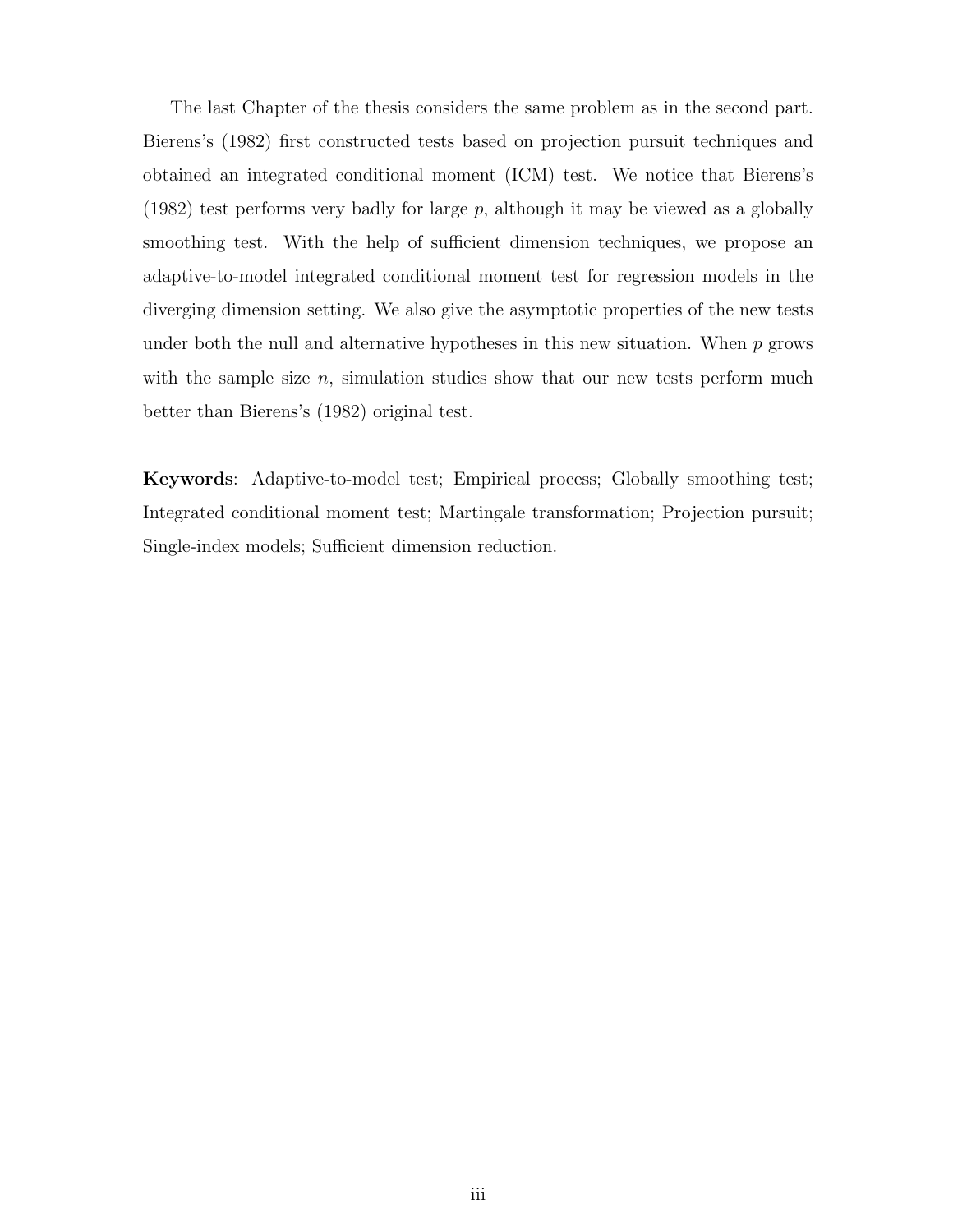# Table of Contents

| Declaration                    |                                               |                                                    | $\mathbf{i}$    |  |  |
|--------------------------------|-----------------------------------------------|----------------------------------------------------|-----------------|--|--|
| Abstract                       |                                               |                                                    |                 |  |  |
| Acknowledgements               |                                               |                                                    |                 |  |  |
| Table of Contents              |                                               |                                                    |                 |  |  |
| List of Figures                |                                               |                                                    |                 |  |  |
| List of Tables                 |                                               |                                                    | ix              |  |  |
| Introduction<br>Chapter 1<br>1 |                                               |                                                    |                 |  |  |
| 1.1                            |                                               | Diagnostic Tests for Regression Models             | $\overline{2}$  |  |  |
|                                | 1.1.1                                         |                                                    | $\overline{2}$  |  |  |
|                                | 1.1.2                                         |                                                    | $\overline{4}$  |  |  |
| 1.2                            |                                               | Overview of Sufficient Dimension Reduction         | $6\phantom{.}6$ |  |  |
|                                | 1.2.1                                         |                                                    | 8               |  |  |
|                                | 1.2.2                                         | Discretization-expectation Estimation              | 9               |  |  |
|                                | 1.2.3                                         |                                                    | 10              |  |  |
| 1.3                            |                                               | Outline of Thesis                                  | 11              |  |  |
| Chapter 2                      |                                               | A Projected Adaptive-to-model Test for Regressions | 13              |  |  |
| 2.1                            | 13                                            |                                                    |                 |  |  |
| 2.2                            | Projected adaptive-to-model empirical process |                                                    | 17              |  |  |
|                                | 2.2.1                                         | Basic construction                                 | 17              |  |  |
|                                | 2.2.2                                         | Structural dimension estimation                    | 18              |  |  |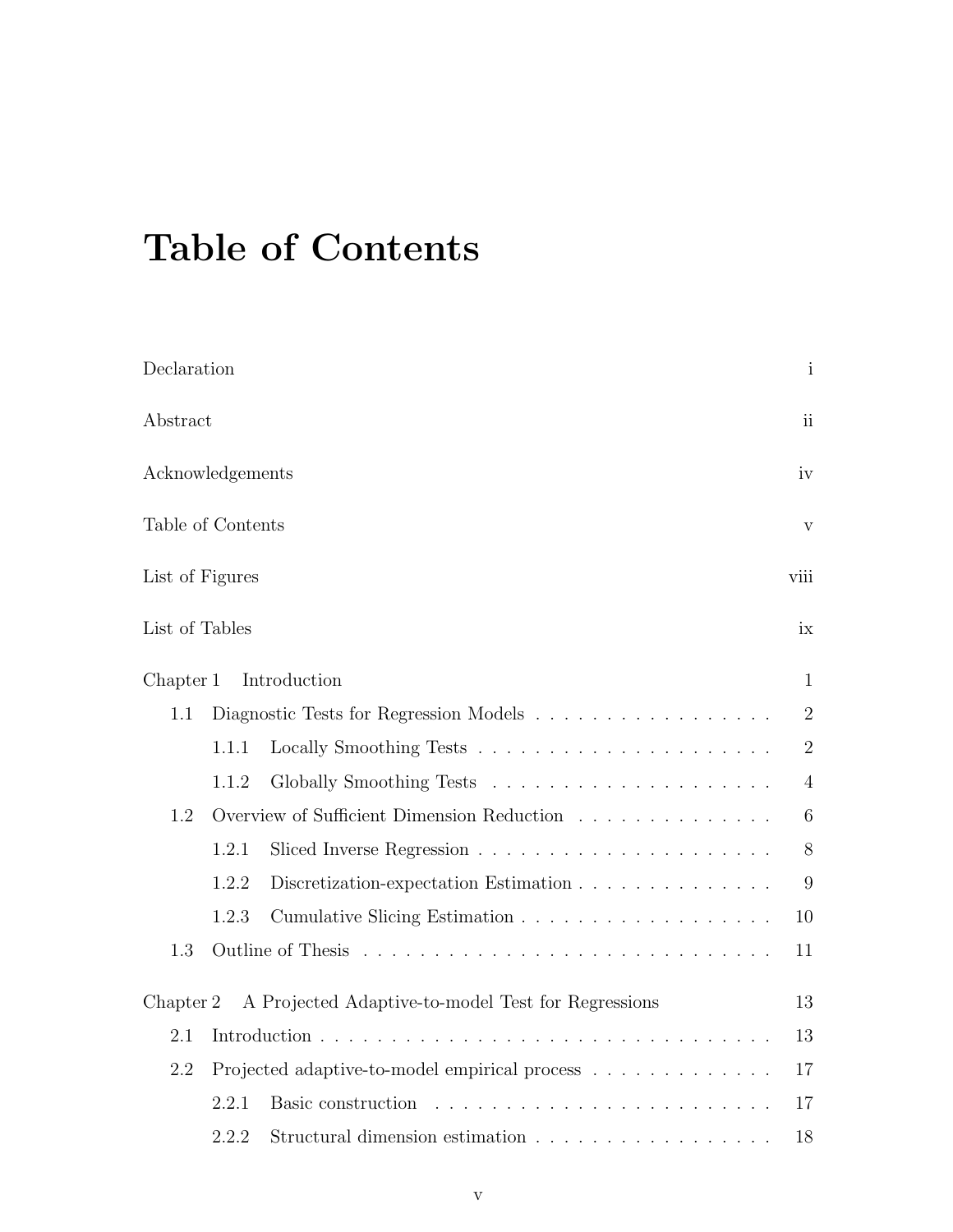| 2.3       |       |                                                                               |        |  |
|-----------|-------|-------------------------------------------------------------------------------|--------|--|
|           | 2.3.1 |                                                                               | 19     |  |
|           | 2.3.2 | Adaptive-to-model martingale transformation $\ldots \ldots \ldots$            | 21     |  |
|           | 2.3.3 | Limiting distribution under the alternative hypothesis $\ldots$ .             | 25     |  |
| 2.4       |       |                                                                               |        |  |
|           | 2.4.1 | Test statistics for practical use $\dots \dots \dots \dots \dots \dots \dots$ | 27     |  |
|           | 2.4.2 |                                                                               | 28     |  |
|           | 2.4.3 |                                                                               | 31     |  |
| 2.5       |       |                                                                               | 33     |  |
| 2.6       |       |                                                                               | 33     |  |
| Chapter 3 |       | Adaptive-to-model checking for regressions with diverging number of           |        |  |
|           |       | predictors                                                                    | 47     |  |
| 3.1       |       |                                                                               | 47     |  |
| 3.2       |       | Adaptive-to-model residual-marked empirical process                           | 50     |  |
|           | 3.2.1 |                                                                               | 50     |  |
|           | 3.2.2 |                                                                               | $52\,$ |  |
|           | 3.2.3 |                                                                               | 53     |  |
| 3.3       |       |                                                                               | 55     |  |
|           | 3.3.1 | Limiting null distribution of the process $\dots \dots \dots$                 | $55\,$ |  |
|           | 3.3.2 |                                                                               | 57     |  |
|           |       | 3.3.3 Limiting distribution under the alternative hypothesis                  | 61     |  |
| 3.4       |       |                                                                               | 63     |  |
|           | 3.4.1 |                                                                               | 63     |  |
|           | 3.4.2 |                                                                               | 64     |  |
| 3.5       |       |                                                                               |        |  |
|           | 3.5.1 |                                                                               | 67     |  |
|           | 3.5.2 |                                                                               | 68     |  |
| Chapter 4 |       | An Adaptive-to-model Integrated Conditional Moment Test for Re-               |        |  |
|           |       | gressions with a Diverging Number of Predictors                               | 104    |  |
| 4.1       |       |                                                                               | 104    |  |